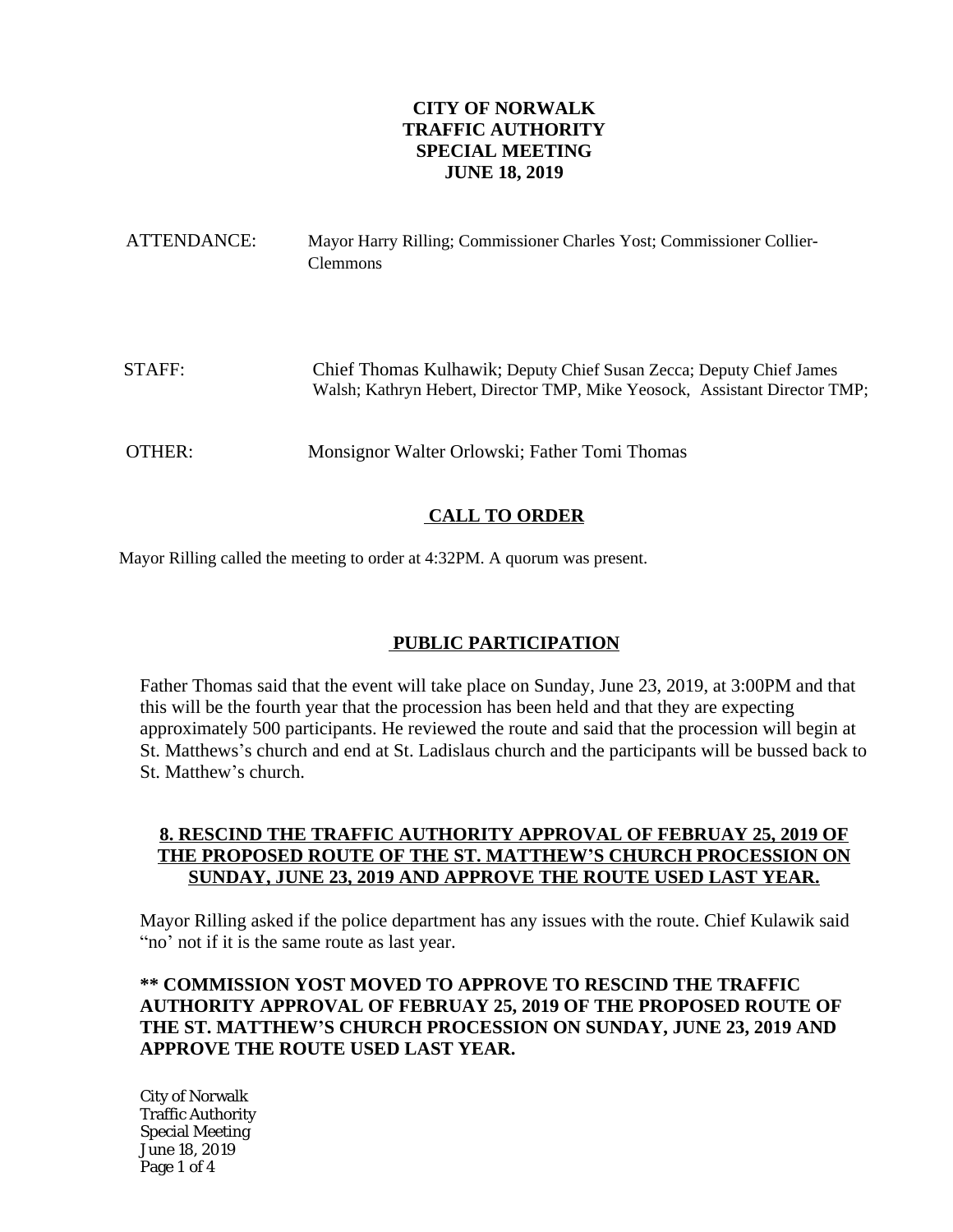### **\*\* THE MOTION PASSED UNANIMOUSLY.**

# **1. APPROVE THE MINUTES OF THE TRAFFIC AUTHORITY MEETING OF MONDAY, MAY 13, 2019.**

# \*\* **COMMISSIONER YOST MOVED TO APPROVE THE MINUTES OF MAY 13, 2019 AS SUBMITTED.**

### **\*\* THE MOTION PASSED WITH ONE ABSTENSION- MS. COLLIER-CLEMMONS.**

## **2. APPROVE THE CORPUS CHRISTI PROCESSION AT ST. MARY'S CHURCH ON JUNE 23, 2019.**

Mr. Yeosock said that the procession has been held in the past and will take place from 10:30AM to 12:30PM and that they are expecting approximately 600 participants.

## **\*\* COMMISSIONER COLLIER-CLEMMONS MOVED TO APPROVE THE CORPUS CHRISTI PROCESSION AT ST. MARY'S CHURCH ON SUNDAY, JUNE 23, 2019.**

#### **\*\* THE MOTION PASSED UNANIMOUSLY.**

### **3. APPROVE THE ROAD CLOSURE PLAN FOR THE ST. ANN'S FESTIVAL FROM JULY 25 THROUGH JULY 28, 2019.**

Mayor Rilling asked if Hendricks Avenue will be closed. Mr. Yeosock said 'yes" and will be the same as has been done in past years.

### **\*\* COMMISSIONER YOST MOVED TO APPROVE THE ROAD CLOSURE PLAN FOR THE ST. ANN'S FESTIVAL FROM JULY 25 THROUGH JULY 28, 2019.**

#### **\*\* THE MOTION PASSED UNANIMOUSLY.**

### **4. APPROVE THE ROAD CLOSURE PLAN FOR THE SONO ARTS FESTIVAL FROM AUGUST 3 THROUGH AUGUST 4, 2019.**

## \*\* **COMMISSIONER COLLIER-CLEMMONS MOVED TO TABLE THE ROAD CLOSURE PLAN FOR THE SONO ARTS FESTIVAL ON AUGUST 3 THROUGH AUGUST 4, 2019. ON SUNDAY, JULY 7, 2019 UNTIL MORE INFORMATION IS**

City of Norwalk Traffic Authority Special Meeting June 18, 2019 Page 2 of 4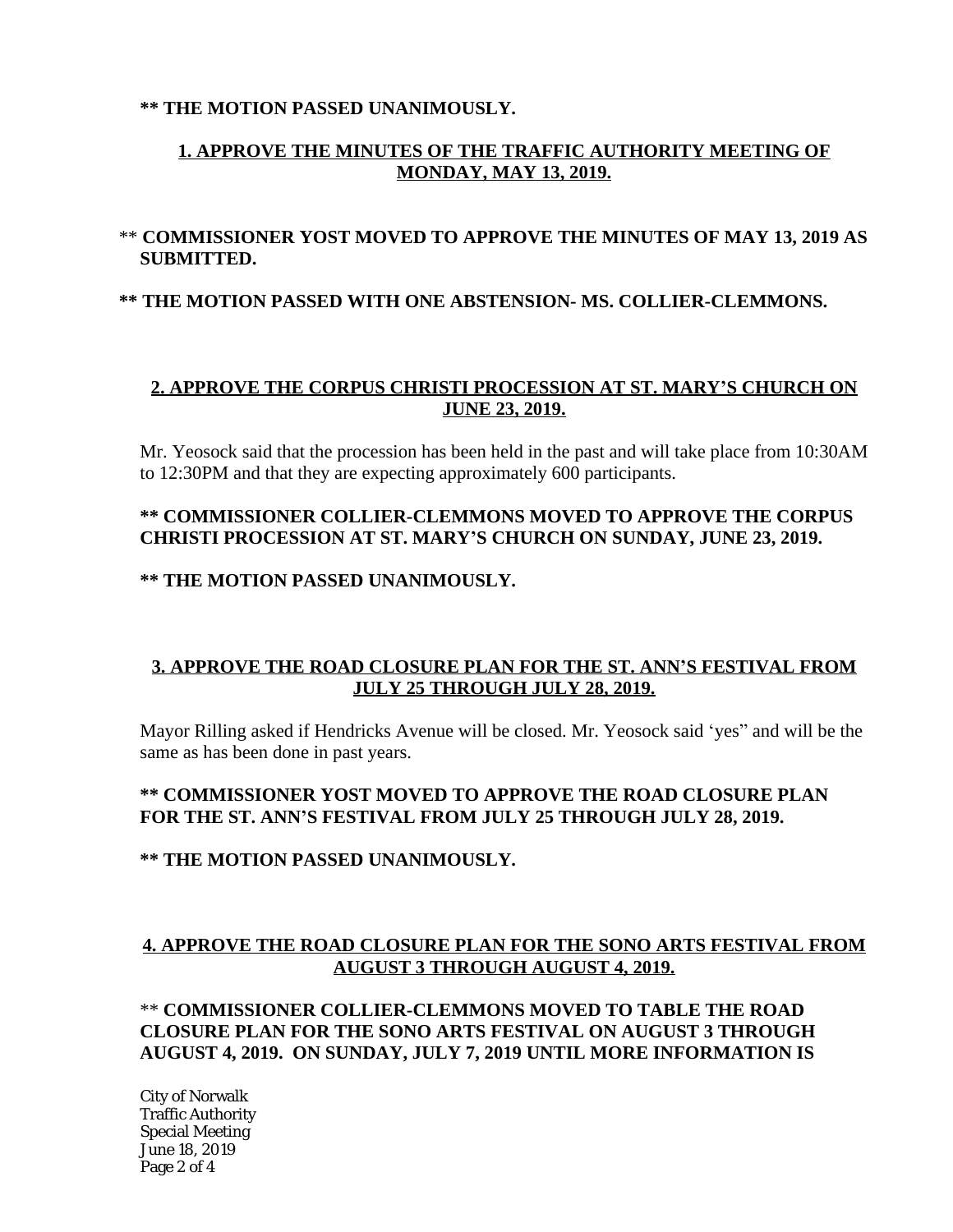# **RECEIVED REGARDING WHERE THE RESIDENTS OF THE PEARL WILL BE PARKING DURING THE EVENT.**

### **\*\* THE MOTION PASSED UNANIMOUSLY.**

# **5. APPROVE THE AMERICA THE BEAUTIFUL/THE MARITIME AQUARIUM TRASHDASH PLOGGING 5K EVENT ON SUNDAY, SEPTEMBER 15, 2019.**

# \*\* **COMMISSIONER COLLIER-CLEMMONS MOVED TO APPROVE THE AMERICA THE BEAUTIFUL/THE MARITIME AQUARIUM TRASHDASH PLOGGING 5K EVENT ON SUNDAY, SEPTEMBER, 2019.**

**\*\* THE MOTION PASSED UNANIMOUSLY.**

## **6. APPROVE THE INSTALLATION OF A CROSSWALK ON WATER STREET AT THE INTERSECTION OF RAYMOND STREET AND THE INTALLATION OF A CROSSWALK ON WATER STREET AT THE INTERSECTION OF CONCORD STREET**

Mr. Yeosock said that the sidewalks will be closed and staff requested that crosswalks are installed and that they be permanent because there are currently none on Water Street. He said they will also request the electronic signs be used.

## \*\* **COMMISSIONER YOST MOVED TO APPROVE THE INSTALLATION OF A CROSSWALK ON WATER STREET AT THE INTERSECTION OF RAYMOND STREET AND THE INSTALLATION OF A CROSSWALK ON WATER STREET AT THE INTERSECTION OF CONCORD STREET.**

### **\*\* THE MOTION PASSED UNANIMOUSLY.**

### **7. RECIND THE TRAFFIC AUTHORITY APPROVAL OF JUNE 24, 2015 OF THE TEMPORARY CLOSURES OF ISSACS STREET IN ACCORDANCE WITH DRAWING #SL-1 DATED JUNE 24,2015 AS DETERMINED NECESSARY TO RETURN TO TWO WAY TRAFFIC IN ORDER TO PROVIDE A CONTINGENCY PLAN IF PUBLIC ACCESS TO AND FROM LEONARD STREET IS DENIED**

Mayor Rilling stated that the location will remain a one way street unless it is necessary to return it to a two way street should access be denied to the two parking lots in the future.

# **\*\* COMMISSIONER COLLIER-CLEMMONS MOVED TO APRROVE TO RECIND THE TRAFFIC AUTHORITY APPROVAL OF JUNE 24, 2015 OF THE TEMPORARY CLOSURES OF ISSACS STREET IN ACCORDANCE WITH DRAWING #SL-1 DATED**

City of Norwalk Traffic Authority Special Meeting June 18, 2019 Page 3 of 4